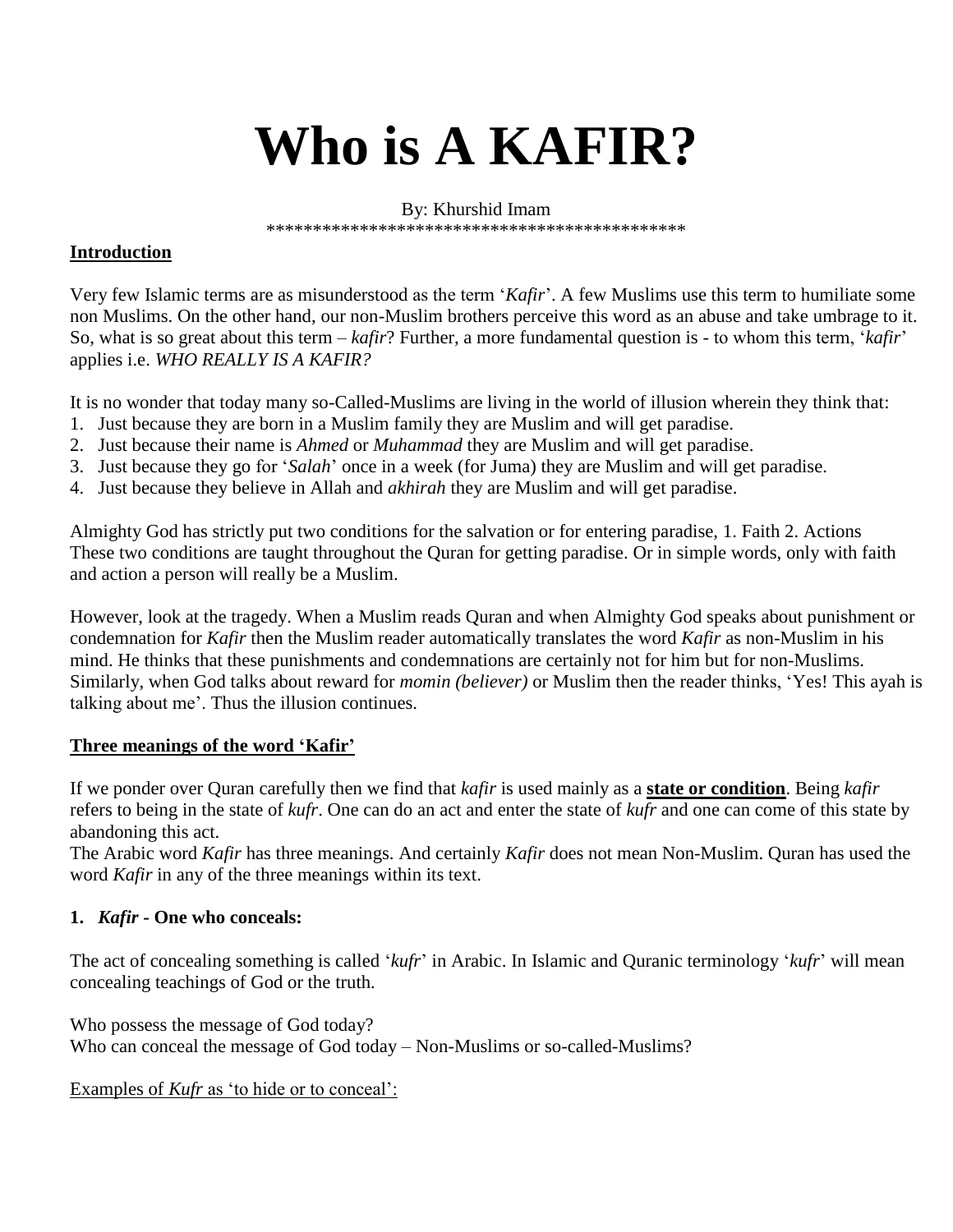A. *And We have certainly revealed to you Ayah [which are] clear proofs, and no one would conceal or deny [Arabic word 'kufr' is used] them except the defiantly disobedient ['fasiq']*. Quran 2:99

B. *Our Lord, indeed we have heard a caller calling to faith, [saying], 'Believe in your Lord,' and we have believed. Our Lord, so forgive us our sins and conceal [Arabic word 'kufr' is used] from us our misdeeds and cause us to die with the righteous*. Quran 3:193



In the above ayah – dua is made to Allah and it is requested that May Allah conceal [*kufr*] our past bad deeds.

C. *If you avoid the major sins which you are forbidden, We will conceal [Arabic word 'kufr' is used] your lesser sins and admit you to a noble entrance [into Paradise]*. Quran 4:31



D. One important reference is from Quran 57:20 wherein word *kafir* is used for tiller or farmer because he hides seed in the ground for farming.

*Know that the life of this world is but amusement and diversion and adornment and boasting to one another and competition in increase of wealth and children - like the example of a rain whose [resulting] plant growth pleases the tillers; then it dries and you see it turned yellow; then it becomes [scattered] debris.*... Quran 57:20

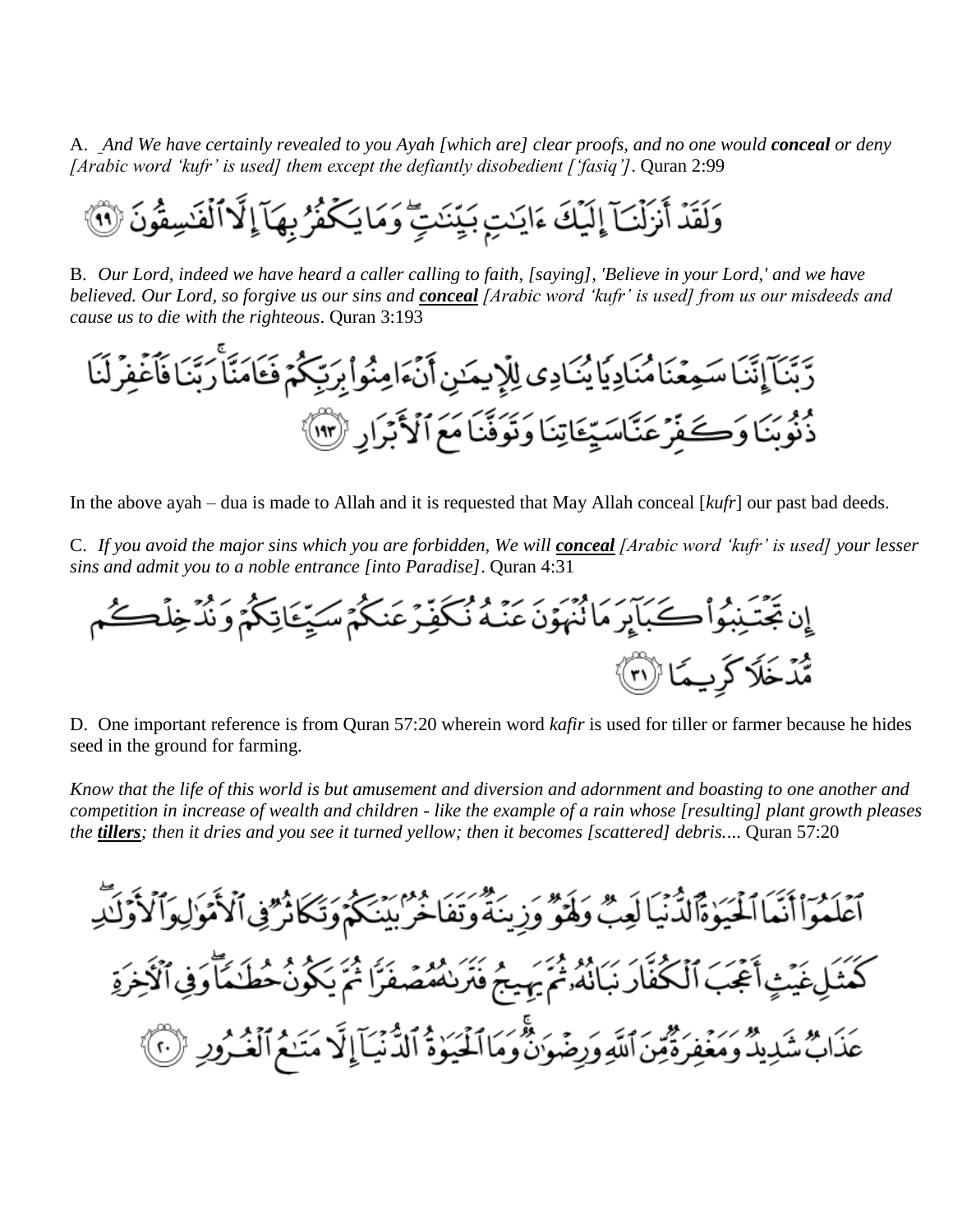### **2.** *Kafir* **- One who is ungrateful:**

The act of being ungrateful is called '*kufr'* in Arabic. Gratefulness is shown for some very important and precious things. We say Quran is the most precious thing. In Islamic and Quranic terminology '*kufr'* will mean showing ungratefulness for favors of God or *emaan* (faith) or Quran or for the message of God.

Who claims to possess *emaan*, Quran and message of God? Who is more entitled to be ungrateful to *emaan* and truth? Muslims or Non-Muslims?

#### Examples of *Kufr* as 'being ungrateful':

A. *Therefore, remember Me, I will remember you, and be grateful to Me and never be <i>ungrateful* to Me. Quran  $2:152$ 



B. *They recognize the favors of Allah; then they deny them; and most of them are ungrateful*. Quran 16:83



C. It is He Who gave you life, will cause you to die, and will again give you life: Truly man is **ungrateful!**" Quran 22:66

Refer Quran 27:40; 31:12; 80:17; 14:34; 39:7; 17:67; 14:7; 34:17; 43:15; 76:3; 76:24 for more such references.

## **3.** *Kafir* **- One who rejects:**

The act of rejecting something is called '*kufr'* in Arabic. In Islamic and Quranic terminology '*kufr'* will mean rejecting teachings of God or rejecting the truth.

It is mandatory that something should be presented in order to rejection to take place. If you present *deen*, truth, *emaan* to someone and ultimately he / she rejects it – then it will be said that he / she has done *kufr*.

Examples of *Kufr* as 'to reject':

A. *The example of those who reject [word 'kufr' is used] is like that of one who shouts at what hears nothing but calls and cries cattle or sheep - deaf, dumb and blind, so they do not understand*. Quran 2:171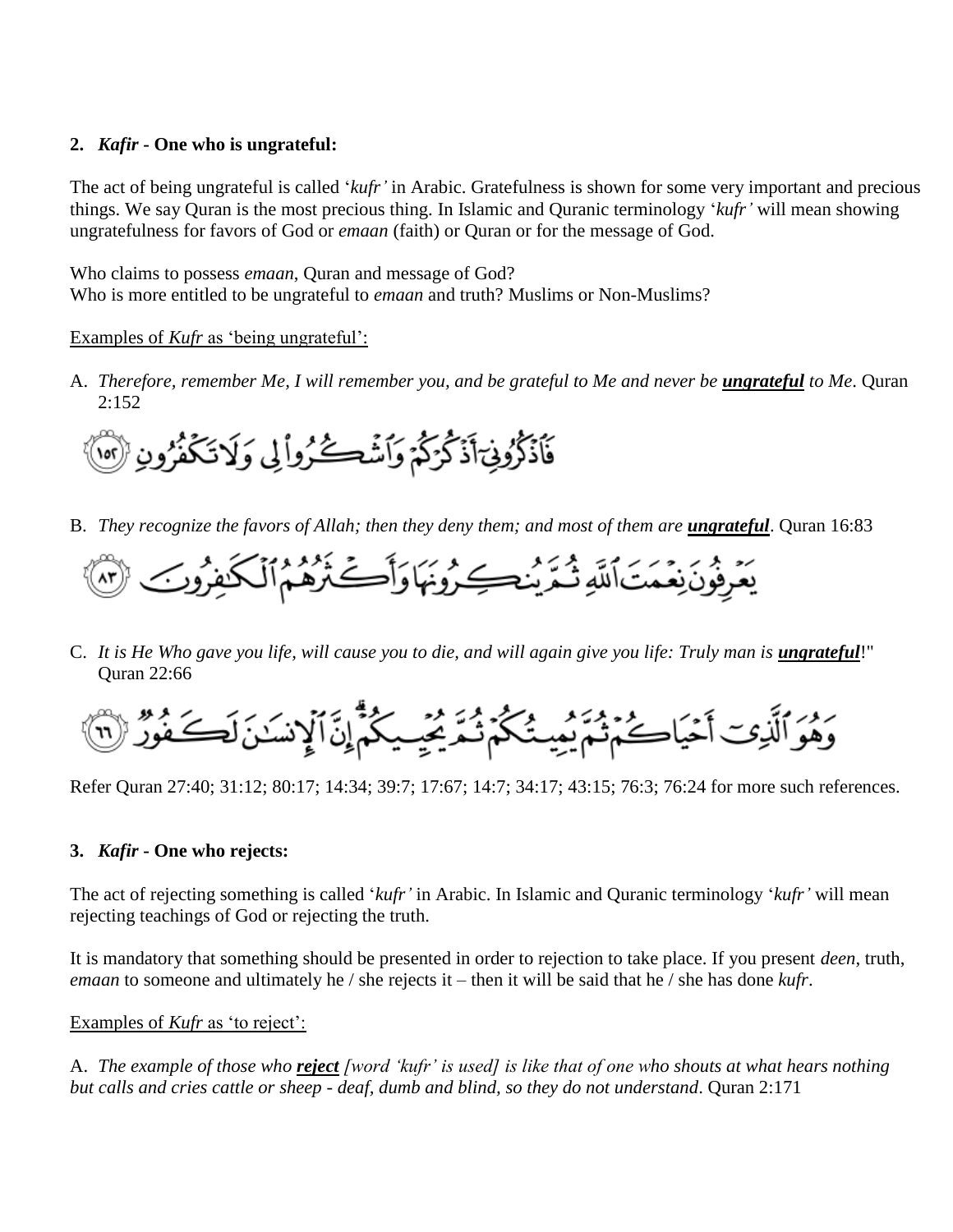وَمَثَـلُ ٱلَّذِينَ كَـضَوُواْ كَمَثَـلِٱلَّذِى يَنۡعِقُ بِمَا لَا يَسۡمَعُ إِلَّا دُعَآءَ وَنِدَآءَ صُمۡمُ بُكُمُ عُمَىٰ فَهُمْ لَاتَعْقِلُونَ ((١٧١)

B. *Beautified for those who 'reject the truth' [word 'kufr' is used] is the life of this world, and they ridicule those who believe*. Quran 2:212



C. *There shall be no compulsion in [acceptance of] the religion. The right course has become clear from the wrong. So whoever rejects [word 'kufr' is used]in Taghut and believes in Allah has grasped the most trustworthy handhold with no break in it*.. Quran 2:256

لَآ إِكۡرَاهَ فِي ٱللَّهِ بِنَّ قَدۡ تَبَيِّنَ ٱلرُّشۡدُمِنَ ٱلۡغَيِّ فَـمَن يَكۡفُرۡ بِٱلظَّٰفُوتِ وَنُؤۡمِنَ بِٱللَّهِ فَقَــٰذِاَسۡتَمَسَكَ بِالۡفُرُوَةِ الۡوُثۡقَىٰ لَا اَنفِصَامَ لَهَا وَاللَّهُ سَمِيعُ عَلِيمٌ ۚ (@)

As per this definition – those who are presented with truth in clear terms and then they decide to reject it – they will be *kafir*. By default – no one becomes *kafir*. In Absolute terms, only Allah knows how much truth was presented to someone and how much he / she accepted and rejected.

Those people who don't come under the category of *zalim* because they had not received the message [and hence could not be *kafir*] – are referred as '*ghafil'*.

*This is because your Lord would not destroy the (populations of) towns for their wrong-doing while their people were unaware [Arabic word 'ghafil' is used]*. Quran 6:131

ذَلِكَ أَن لَّمْ يَكُن رِّبُّكَ مُهَلِكَ ٱلْقُرَىٰ بِظُلِّهِ وَأَهْلُهَاعَٰنِفِلُونَ ۞

#### **Conclusion**:

1. Word *kafir* is one of the most misunderstood terms by both Muslims and non-Muslims.